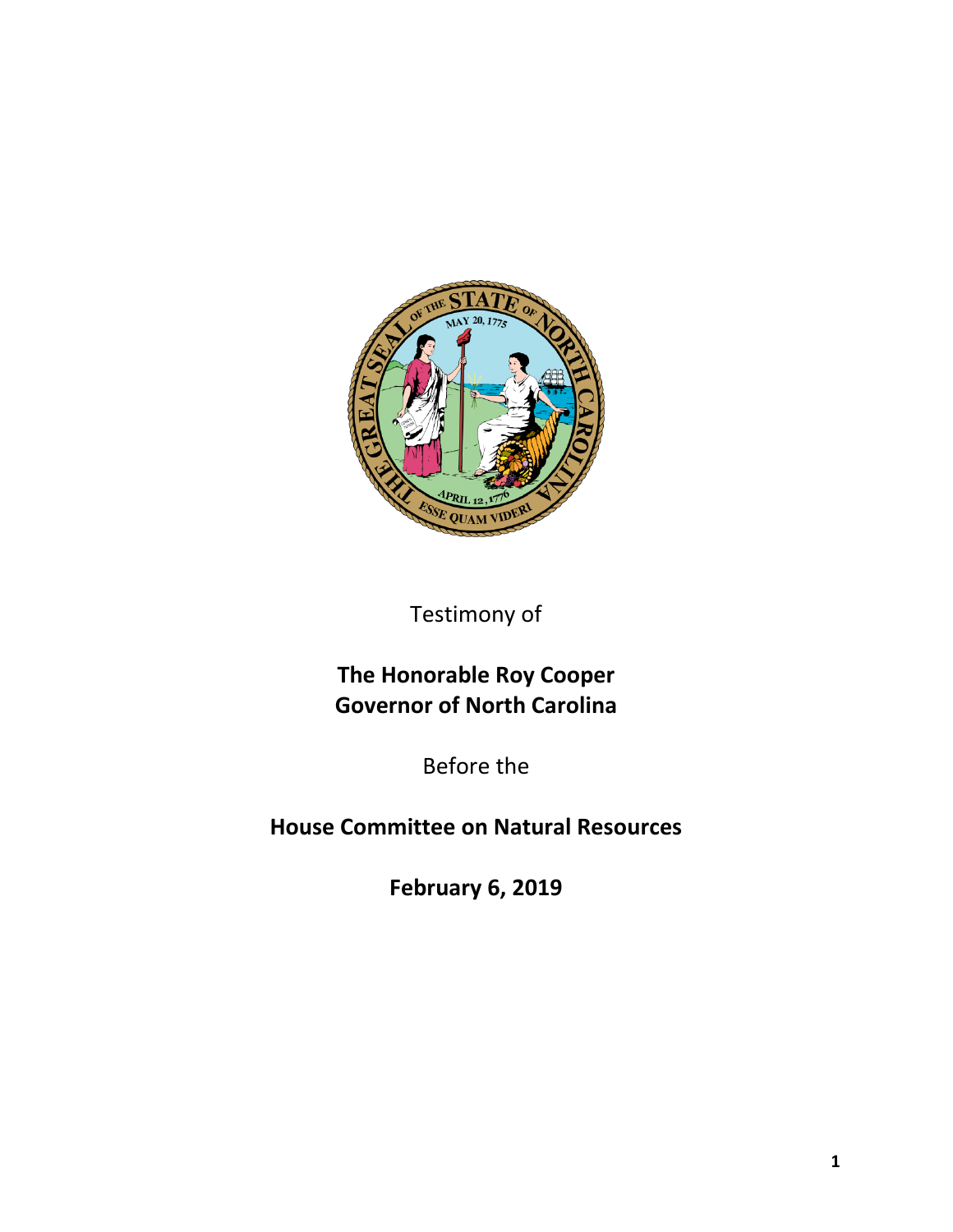Chairman Grijalva, Ranking Member Bishop and members of the committee:

As a lifelong resident and now its governor, I know North Carolina is a fantastic place to live, grow a business and raise a family. Between our majestic mountains, miles of coastline and scenic tourist areas, a visit to North Carolina is bound to be the time of your life. But just like many places in our country and across the globe, we're beginning to feel the harsh effects of climate change on our communities and our economy.

Scientists have found that climate change makes weather more erratic. It makes storms larger and more powerful and intensifies heavy rainfalls and droughts. North Carolinians unfortunately know this the hard way. We've weathered two so-called 500-year floods in two years and three in fewer than 20 years. In the Western North Carolina mountains, volatile weather has caused mudslides, damaged infrastructure, cost apple growers valuable crops and forced ski areas to close mid-season, hurting local businesses and putting jobs in jeopardy. In Central North Carolina, soaring summer temperatures have killed poultry and crops, costing farmers critical income. Fort Bragg and Military Ocean Terminal Sunny Point, two of the many important military installations we're proud to have located in our state, were recently listed at current and future risk for wildfires and recurrent flooding, respectively, in a [U.S. Department](https://www.americansecurityproject.org/wp-content/uploads/2019/01/DoD-Effects-of-a-Changing-Climate-to-the-Department-of-Defense.pdf)  [of Defense report](https://www.americansecurityproject.org/wp-content/uploads/2019/01/DoD-Effects-of-a-Changing-Climate-to-the-Department-of-Defense.pdf) on effects of our changing climate. And the worst damage has been in Eastern North Carolina, which is now more vulnerable than ever to devastating storms and floods.

In September, just two years after our state was deluged by Hurricane Matthew, Hurricane Florence slammed into North Carolina. Its powerful winds and storm surge decimated coastal communities and crushed coastal tourism and fisheries. The storm stayed for days, dropping trillions of gallons of rain, inundating communities, drowning crops and bringing rivers to historic flood levels. Hurricane Florence caused at least \$17 billion in damage and tragically took 43 lives. One month later, another tropical storm, Michael, took additional lives and caused millions more in damage.

For survivors of a storm like Florence or Hurricane Matthew before it, the true cost is incalculable. I've traveled to hard-hit communities and listened to North Carolinians whose lives are forever changed: Tireless first responders who kept showing up to work even though their own homes were destroyed; children who went weeks without school; families whose livelihoods were washed away. I spoke with an elderly woman who was pulled from floodwaters by a first responder, bringing with her only the few possessions she could carry. When I saw her in a shelter, I told her how sorry I was. She said, "I thank God I'm alive, I thank God for that firefighter who rescued me and I thank God for all of these volunteers helping in this shelter. Many of them had their own homes flooded. I'm going to make it."

As governor of North Carolina, I have a responsibility to help her make it. I have a responsibility to help keep all our people safe. I've told them we have to do everything we can to rebuild our state smarter and stronger and we're pursuing unprecedented efforts to help North Carolinians get back on their feet.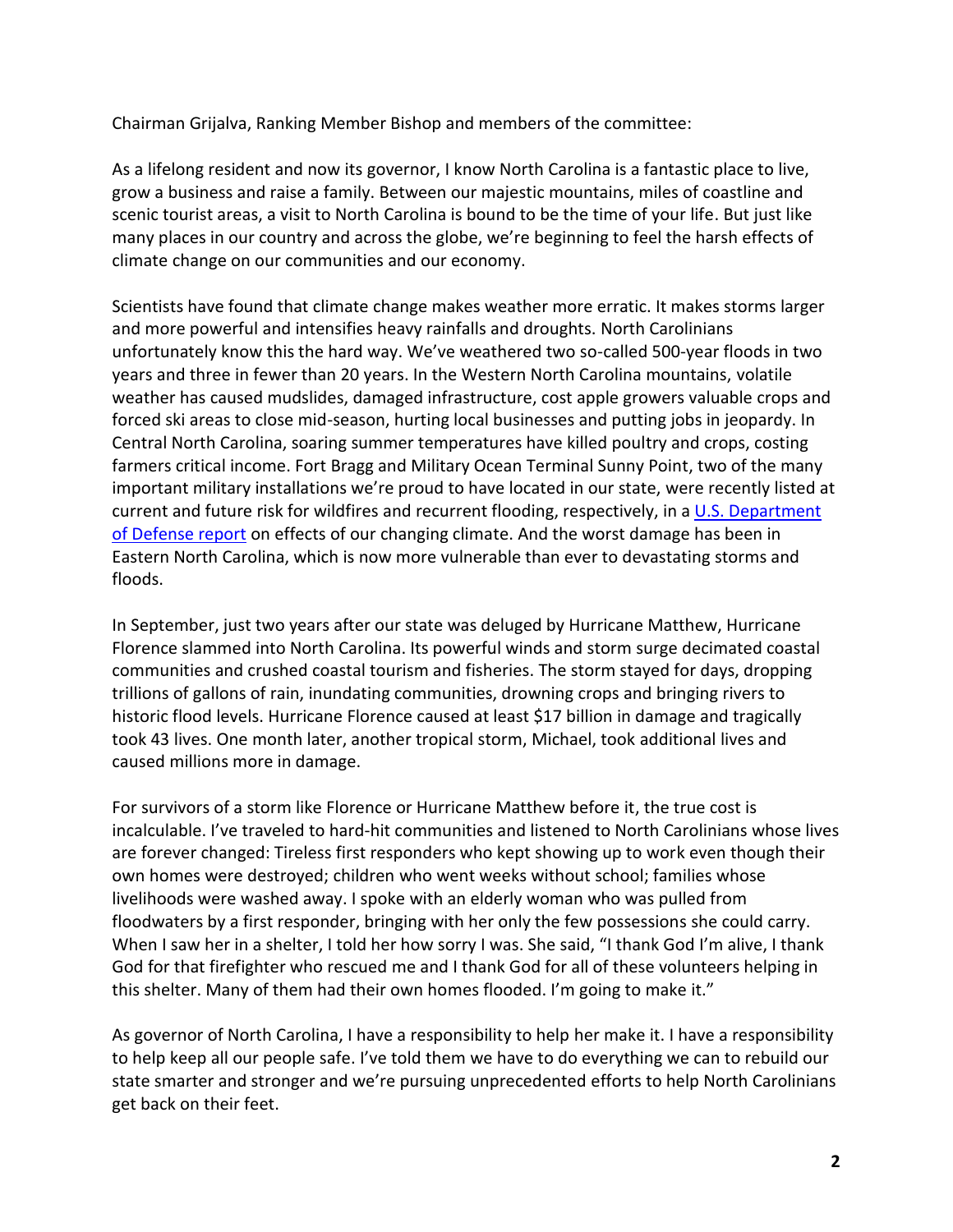Weeks after Florence, I announced the new North Carolina Office of Recovery and Resiliency (NCORR), which is administering U.S. Department of Housing and Urban Development-funded Community Development Block Grants for Disaster Recovery for Hurricane Matthew recovery efforts. NCORR is also planning for additional federal funding for residents hurt by Florence and will develop and implement strategies to protect North Carolina from future storms. We've continued to invest in the North Carolina Flood Inundation Mapping and Alert Network (FIMAN), a state-of-the-art flood mapping technology that helps indicate where to direct first responders and which communities remain most at risk during disasters, as well as the safest locations to rebuild. I've worked together with members of the North Carolina General Assembly to appropriate state relief, including \$65 million to help our state draw down federal disaster recovery dollars and \$200 million to fund the North Carolina Farmer Recovery Reinvestment Program.

We're also making a difference together. I'm pleased that members of our congressional delegation and federal agencies are helping provide meaningful relief to North Carolinians hit hard by the storm. We've approved over \$1 billion in state and federal recovery resources, including over \$100 million in individual housing assistance from FEMA, over \$550 million in estimated claims paid through the National Flood Insurance Program and more than \$380 million in low-interest loans for homeowners, renters and business owners from the U.S. Small Administration.

While we've come a long way, we have much more work to do. I'm submitting two documents for the record: The first is a [damage and needs assessment](https://files.nc.gov/ncosbm/documents/files/Florence_Report_Full_rev20181016v10.pdf) related to Hurricane Florence produced by the North Carolina Office of State Budget and Management; the other is North Carolina's [request to Congress for assistance](https://files.nc.gov/governor/documents/files/Hurricane%20Florence%20Appropriation%20and%20Leadership%20Request%2011-28-18.pdf) in the aftermath of Hurricane Florence, which I shared with the North Carolina delegation and federal appropriators in November. I look forward to continuing to work with members of Congress throughout the federal appropriations process.

But when storms are becoming more destructive, it's not enough to pick up the pieces. We must take action to prevent this kind of devastation in the future. I urge this Congress and all our federal partners to match the same level of determination brought to disaster recovery in our fight to reduce the effects of climate change.

We in North Carolina are doing our part to address those effects. I've signed an executive order that sets a goal for our state to achieve a 40 percent reduction in greenhouse gas emissions by 2025, increase state building efficiency and get at least 80,000 zero-emission vehicles on the road in North Carolina. North Carolina is second in the country in installed solar capacity and my order directs the development of a state clean energy plan to ensure a continued transformation of the power sector away from fossil fuels and toward clean energy. My executive order also directs state agencies to begin using more zero-emission vehicles in our state motor fleet. Further, it directs our state Department of Commerce to grow our strong clean energy economy by supporting the expansion of clean energy business, service providers and companies with commitments to using clean energy. North Carolina is a national leader in